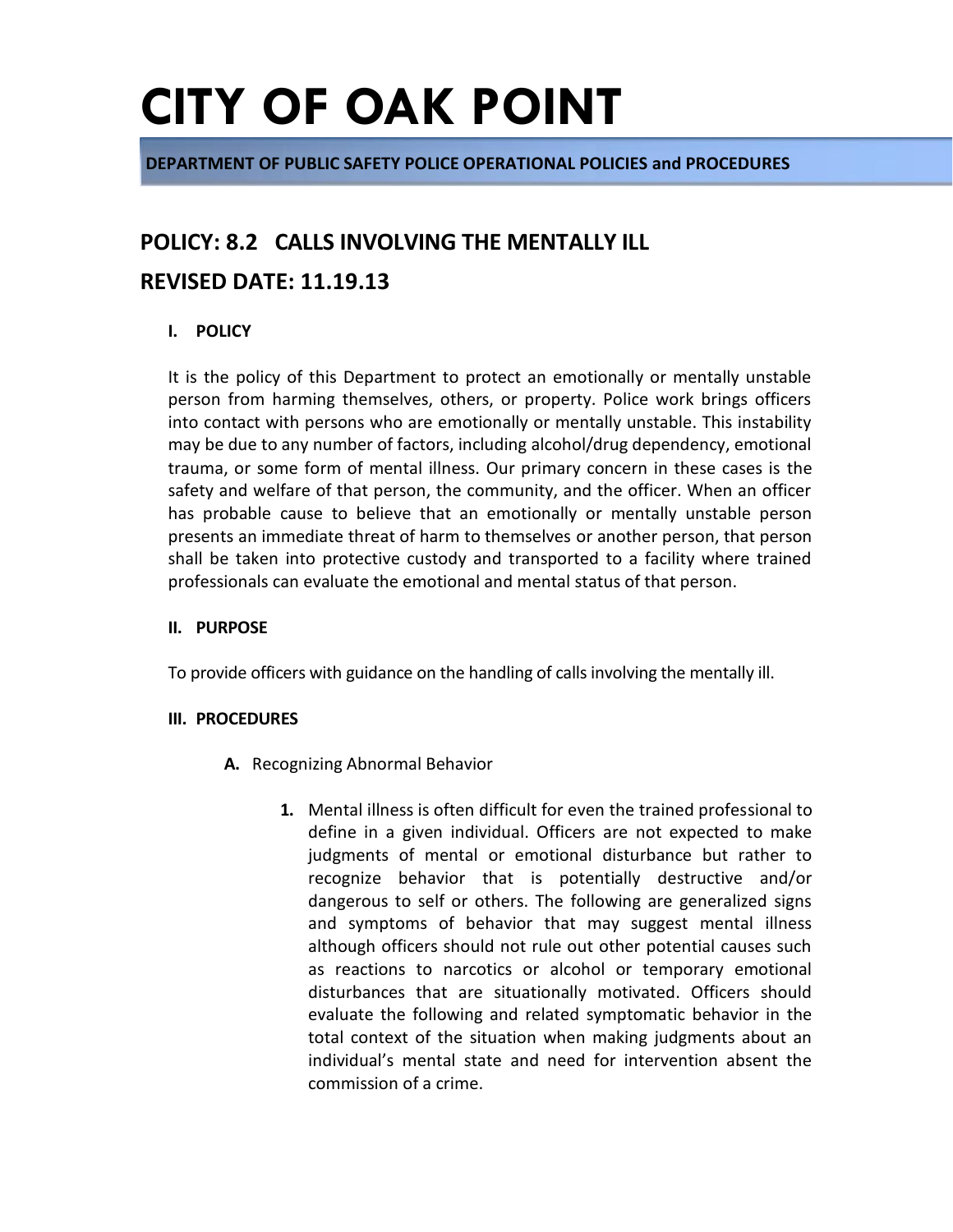### **DEPARTMENT OF PUBLIC SAFETY POLICE OPERATIONAL POLICIES and PROCEDURES**

- **2.** Degree of Reactions. Mentally ill persons may show signs of strong and unrelenting fear of persons, places, or things. The fear of people or crowds, for example, may make the individual extremely reclusive or aggressive without apparent provocation.
- **3.** Appropriateness of Behavior. An individual who demonstrates extremely inappropriate behavior for a given context may be emotionally ill. For example, a motorist who vents his frustration in a traffic jam by physically attacking another motorist may be emotionally unstable.
- **4.** Extreme Rigidity or Inflexibility. Emotionally ill persons may be easily frustrated in new or unforeseen circumstances and may demonstrate inappropriate or aggressive behavior in dealing with the situation.
- **5.** In addition to the above, a mentally ill person may exhibit one or more of the following characteristics:
	- **a.** abnormal memory loss related to such common facts as name, home address, (although these may be signs of other physical ailments such as injury or Alzheimer's disease);
	- **b.** delusions, the belief in thoughts or ideas that are false, such as delusions of grandeur ("I am Christ.") or paranoid delusions ("Everyone is out to get me.");
	- **c.** hallucinations of any of the five senses (e.g. hearing voices commanding the person to act, feeling one's skin crawl, smelling strange odors, etc.);
	- **d.** the belief that one suffers from extraordinary physical maladies that are not possible, such as persons who are convinced that their heart has stopped beating for extended periods of time; and/or
	- **e.** extreme fright or depression.
- **B.** Determining Danger
	- **1.** Not all mentally ill persons are dangerous while some may represent danger only under certain circumstances or conditions. Officers may use several indicators to determine whether an apparently mentally ill person represents an immediate or potential danger to himself, the officer, or others. These include the following: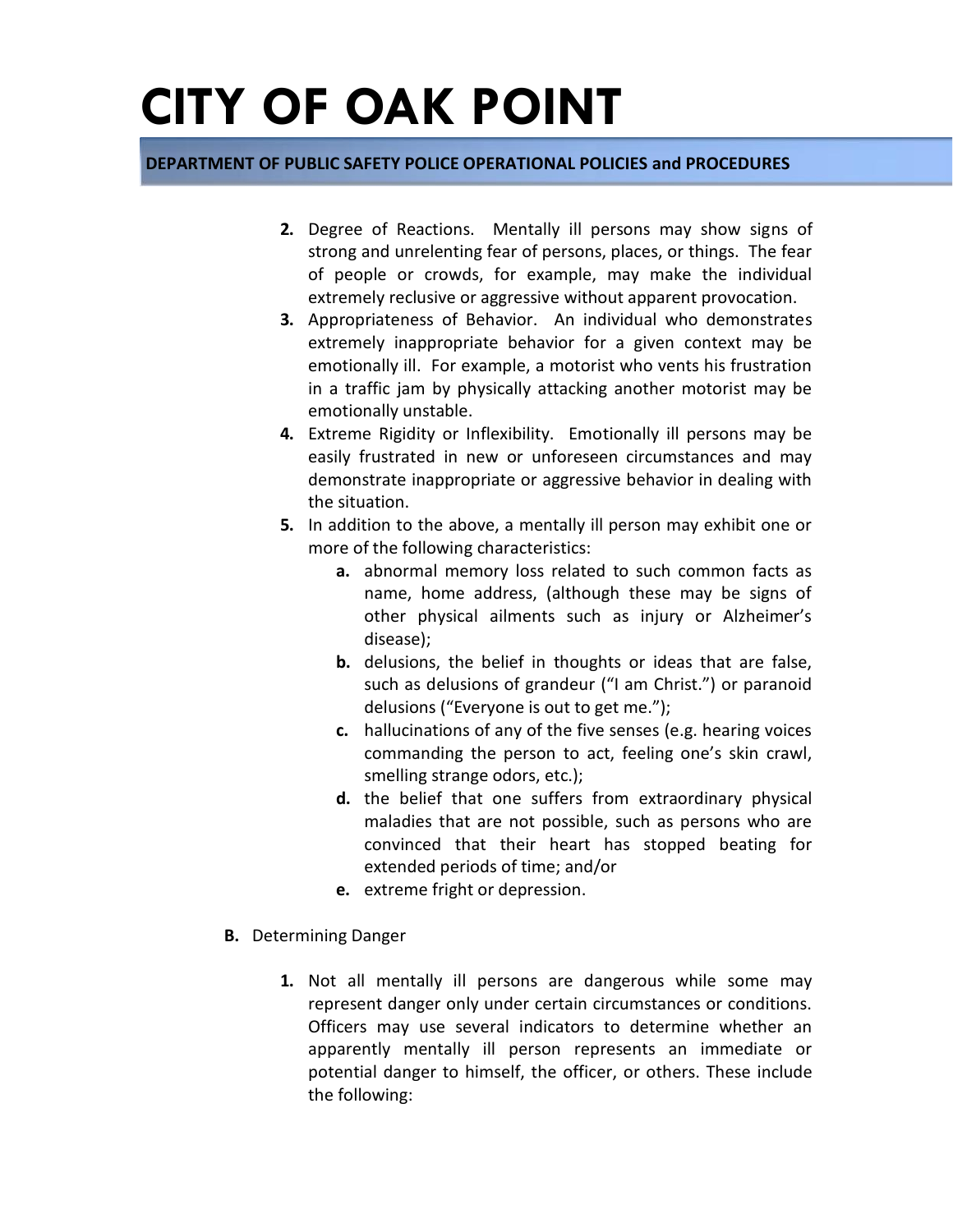### **DEPARTMENT OF PUBLIC SAFETY POLICE OPERATIONAL POLICIES and PROCEDURES**

- **a.** The availability of any weapons to the suspect.
- **b.** Statements by the person that suggest to the officer that the individual is prepared to commit a violent or dangerous act. Such comments may range from subtle innuendo to direct threats that, when taken in conjunction with other information, paint a more complete picture of the potential for violence.
- **c.** A personal history that reflects prior violence under similar or related circumstances. The person's history may be known to the officer, or family, friends, or neighbors may be able to provide such information.
- **d.** Failure to act prior to arrival of the officer does not guarantee that there is no danger, but it does in itself tend to diminish the potential for danger.
- **e.** The amount of control that the person demonstrates is significant, particularly the amount of physical control over emotions of rage, anger, fright, or agitation. Signs of a lack of control include extreme agitation, inability to sit still or communicate effectively, wide eyes, and rambling thoughts and speech. Clutching one's self or other objects to maintain control, begging to be left alone, or offering frantic assurances that one is all right may also suggest that the individual is close to losing control.
- **f.** The volatility of the environment is a particularly relevant factor that officers must evaluate. Agitators that may affect the person or a particularly combustible environment that may incite violence should be taken into account.

### **IV. APPROACH AND INTERACTION – General Guidelines**

A. The following general guidelines detail how to approach and interact with a person who may have mental illnesses and who may be a crime victim, witness or suspect. These guidelines should be followed in all contacts, whether on the street or during more formal interviews and interrogations. Officers, while protecting their own safety, the safety of the person with mental illnesses, and others at the scene should: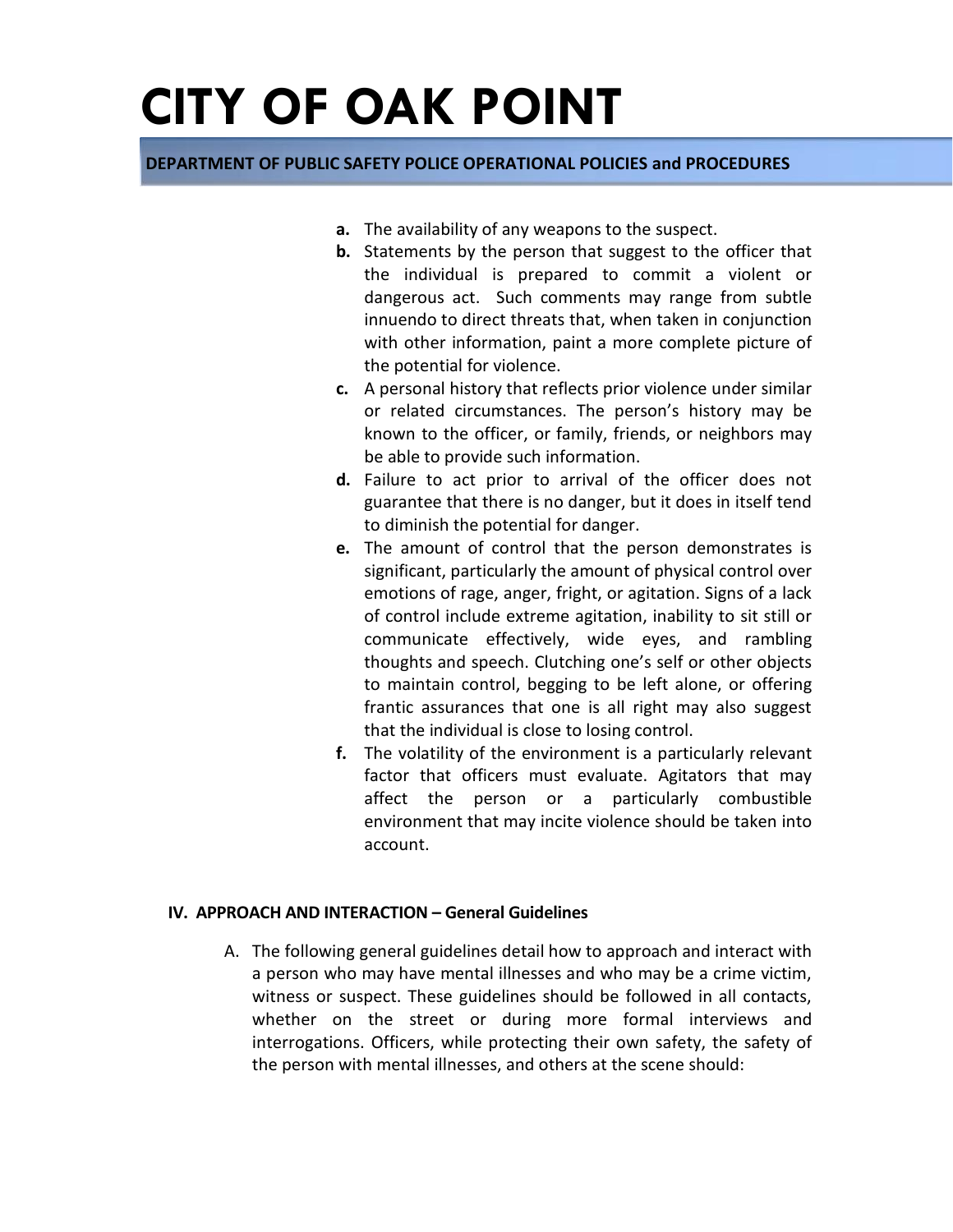### **DEPARTMENT OF PUBLIC SAFETY POLICE OPERATIONAL POLICIES and PROCEDURES**

- 1. Recognize that these events are dangerous and officers must be prepared to protect themselves and others. The person may be suffering from mental instability, extreme emotions, paranoia, delusion, hallucinations or intoxication;
- 2. Remain calm and avoid overreacting, surprise may elicit a physical response, the person's "fight or flight" may be engaged;
- 3. Approach the individual from the front, be helpful and professional;
- 4. Provide or obtain on-scene emergency aid when treatment of an injury is urgent;
- 5. Check for and follow procedures indicated on medical alert bracelets or necklaces;
- 6. Indicate a willingness to understand and help, use active listening, and paraphrase responses;
- 7. Use the person's name and your name when possible, speak slowly, simply and briefly, and move slowly;
- 8. Remove distractions, upsetting influences and disruptive people from the scene;
- 9. Understand that a rational discussion may not take place;
- 10. Recognize that sensations, hallucinations, thoughts, frightening beliefs, sounds ("voices"), or the environment are "real" to the person and may overwhelm the person;
- 11. Be friendly, patient, accepting, and encouraging, but remain firm and professional;
- 12. Be aware that their uniform, gun, and/or handcuffs may frighten the person with mental illnesses and attempt to reassure him or her that no harm is intended;
- 13. Attempt to determine if the person is taking any psychotropic medications;
- 14. Announce actions before initiating them;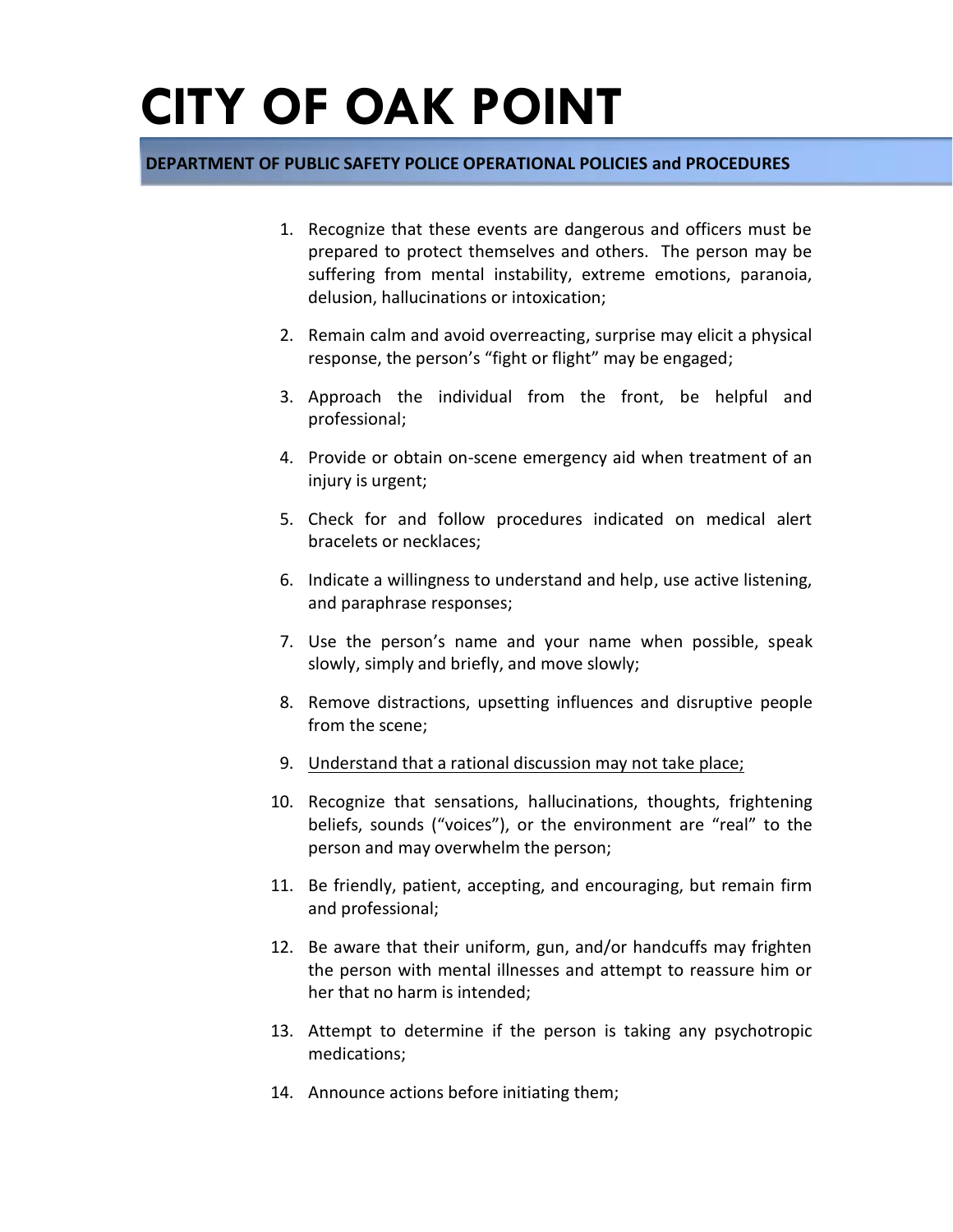### **DEPARTMENT OF PUBLIC SAFETY POLICE OPERATIONAL POLICIES and PROCEDURES**

- 15. Gather information from family or bystanders;
- 16. Use patience and communications to control, use physical force only as a last resort;
- 17. Don't be afraid to ask direct questions about what the person is experiencing, e.g. "Are you hearing voices? Are you thinking of hurting yourself? Are you in need of something?"
- B. While each incident will be different when dealing with a person who may have mental illnesses, officers should be aware that their own actions might have an adverse effect on the situation. Actions that officers should generally avoid include:
	- 1. Moving suddenly, startling the person, giving rapid orders or shouting;
	- 2. Forcing discussion;
	- 3. Cornering or rushing;
	- 4. Touching the person (unless essential to safety);
	- 5. Crowding the person or moving into his or her zone of comfort;
	- 6. Expressing anger, impatience, or irritation;
	- 7. Assuming that a person who does not respond cannot hear;
	- 8. Using inflammatory language, such as "mental" or "mental subject";
	- 9. Challenging delusional or hallucinatory statements;
	- 10. Misleading the person to believe that officers on the scene think or feel the way the person does.
- C. The department shall make available, training to all Department personnel through CIT mandated courses. This training shall be made available to all newly hired personnel during their first week of employment, with refresher training given to all personnel at least every three (3) years.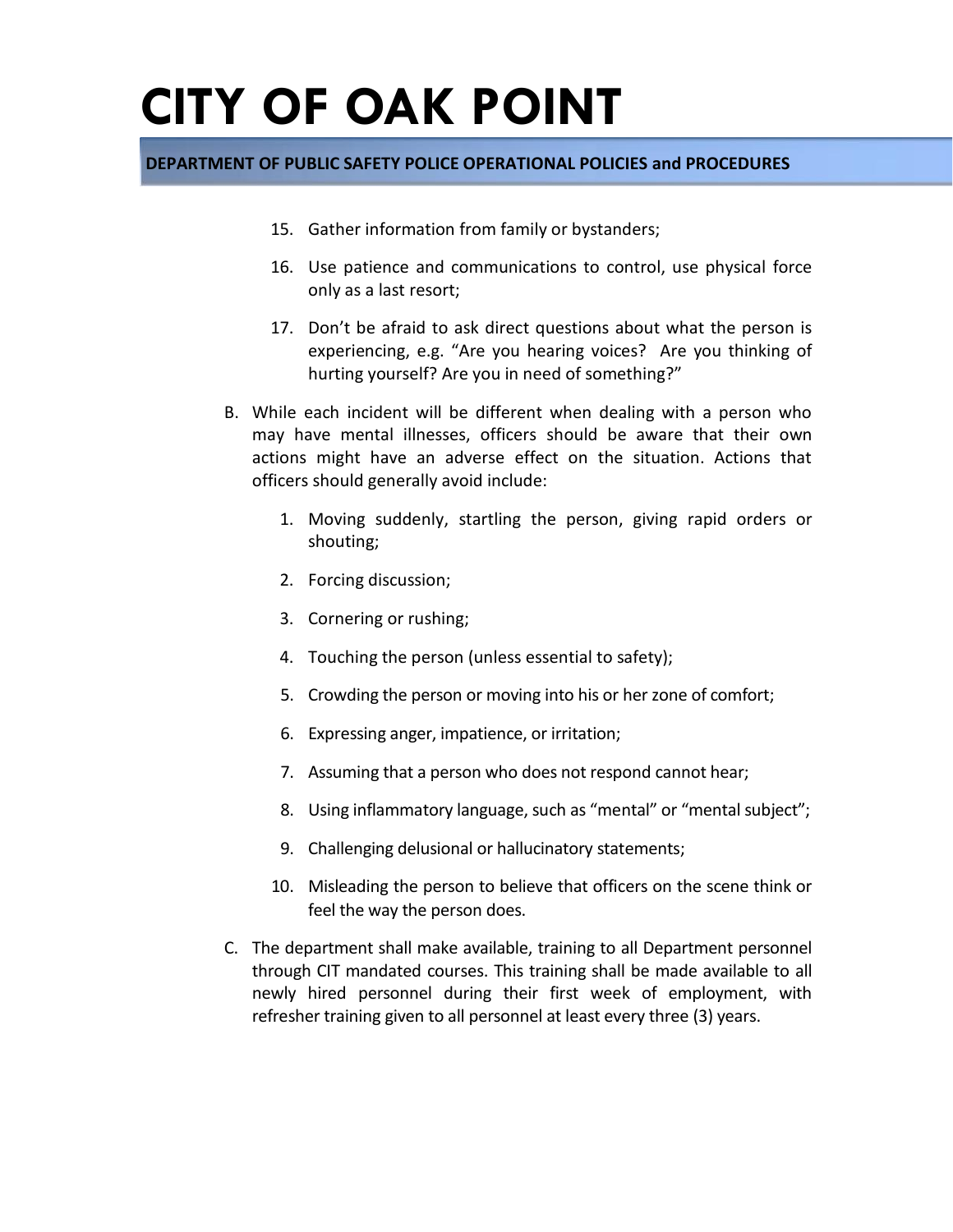### **DEPARTMENT OF PUBLIC SAFETY POLICE OPERATIONAL POLICIES and PROCEDURES**

#### **V. EMERGENCY APPREHENSION AND DETENTION**

- A. HSC 571.003 defines "Mental illness" as an illness, disease, or condition, other than epilepsy, senility, alcoholism, or mental deficiency, that:
	- 1. substantially impairs a person's thought, perception of reality, emotional process, or judgment; or
	- 2. grossly impairs behavior as demonstrated by recent disturbed behavior.
- B. HSC 573.001 empowers peace officers to take into custody a person, without a warrant, if the officer:
	- 1. has reason to believe and does believe that:
		- a. the person is mentally ill; and
		- b. because of that mental illness there is a substantial risk of serious harm to the person or to others unless the person is immediately restrained; and
		- c. believes that there is not sufficient time to obtain a warrant before taking the person into custody.
	- 2. A substantial risk of serious harm to the person or others under Subsection (a)(1)(B) may be demonstrated by:
		- a. the person's behavior; or
		- b. evidence of severe emotional distress and deterioration in the person's mental condition to the extent that the person cannot remain at liberty.
	- 3. The peace officer may form the belief that the person meets the criteria for apprehension:
		- a. from a representation of a credible person; or
		- b. on the basis of the conduct of the apprehended person or the circumstances under which the apprehended person is found.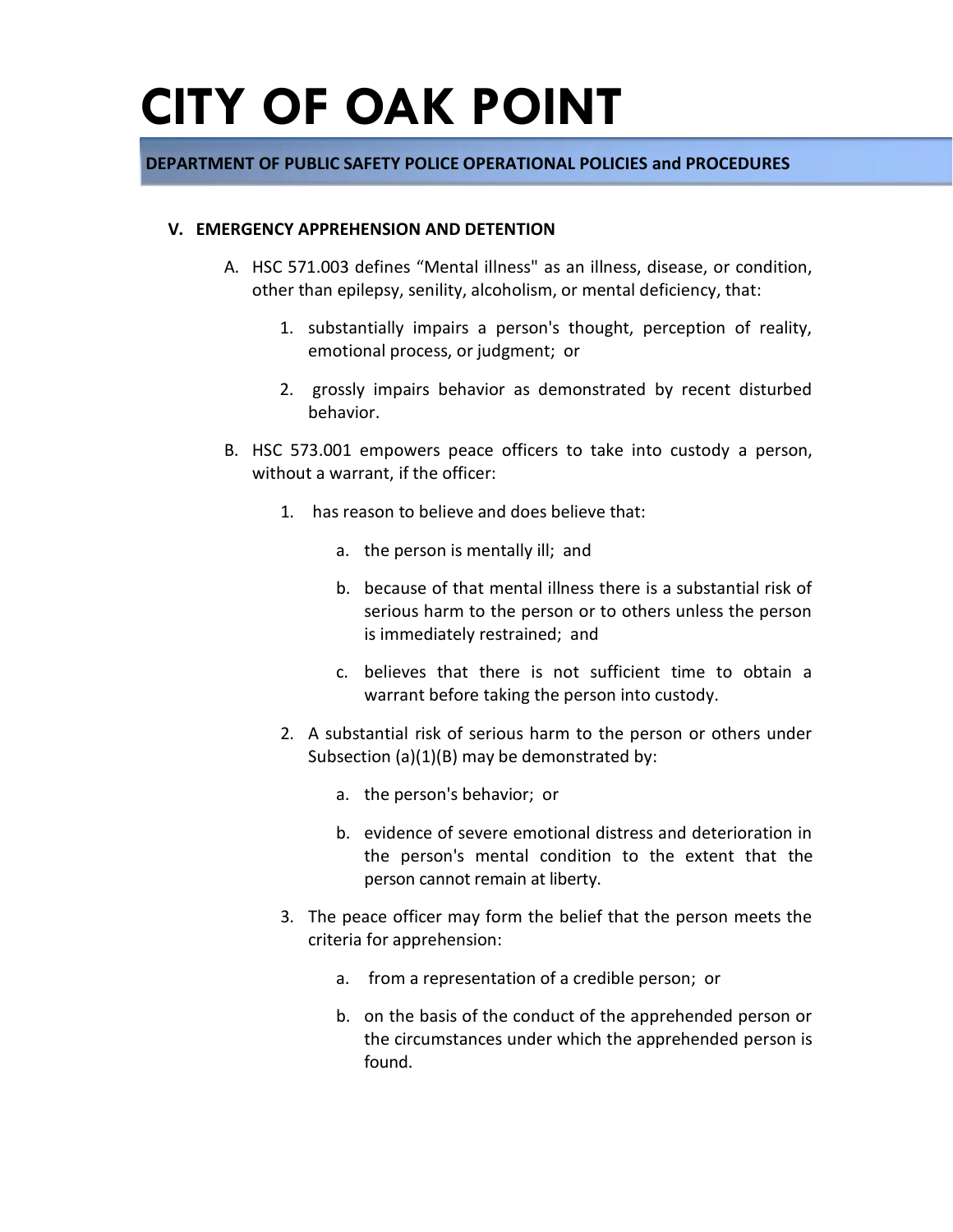## **DEPARTMENT OF PUBLIC SAFETY POLICE OPERATIONAL POLICIES and PROCEDURES**

- 4. A peace officer who takes a person into custody shall immediately transport the apprehended person to:
	- a. the nearest appropriate inpatient mental health facility; or
	- b. a mental health facility deemed suitable by the local mental health authority, if an appropriate inpatient mental health facility is not available.
- 5. A jail or similar detention facility may not be deemed suitable except in an extreme emergency.
- 6. A person detained in a jail or a non-medical facility shall be kept separate from any person who is charged with or convicted of a crime.
- C. Juvenile Mentally Ill Patients
	- 1. The emergency detention procedure for juveniles is the same as for adults.

### **VI. TAKING A PERSON INTO CUSTODY FOR EMERGENCY DETENTION**

- A. If an officer determines that an Emergency Detention is necessary, the following procedures will be utilized:
	- 1. A minimum of two officers should be present before any action is taken to take the subject into custody.
	- 2. Should a patient refuse an officer entry into their home for the purpose of apprehending him, the officer will not force entry unless a life is in immediate danger.
	- 3. Take the person into custody and apply handcuffs for transport. Explain that handcuffs are necessary for everyone's protection. Use front cuff with belt restraint if possible. (If officers believe the subject will not resist, inform the subject of your intentions beforehand and explain your reasoning. If officers believe the subject will resist, immediate forceful action may be necessary to restrain the individual. Officer safety is paramount.)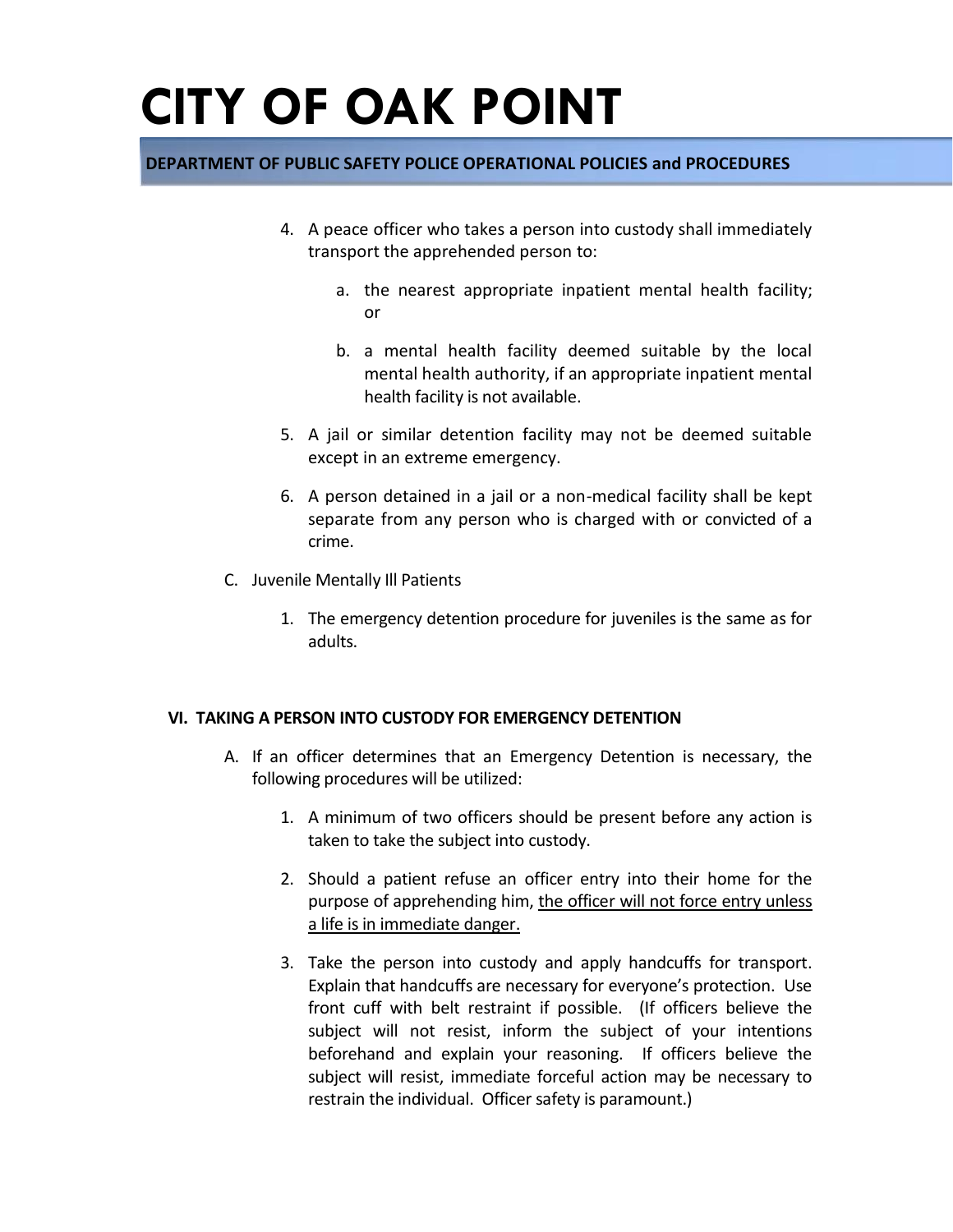### **DEPARTMENT OF PUBLIC SAFETY POLICE OPERATIONAL POLICIES and PROCEDURES**

- 4. Officers are reminded that the use of force is authorized to the extent necessary to take the subject into custody.
- 5. Proceed to the mental health facility and turn the subject over to the center staff.
- 6. Complete an Application for Emergency Detention. The application should detail the actions of the subject that led you to believe he was a danger to himself or others.
- 7. Complete a Incident Report detailing the event and a copy of the petition shall be attached to the report.
- B. Physically Ill Mentally Disturbed Persons
	- 1. When a Mentally Ill person is also physically ill or injured requiring transport by ambulance, an officer will ride in the rear of the ambulance with the person.

#### **VII. CRIMINAL OFFENSES INVOLVING THE MENTALLY ILL**

- A. Individuals who commit criminal acts but are believed by the officer to be exhibiting symptoms of mental illness and that are an immediate danger to themselves or others should be taken into custody and taken to the mental health facility under an Application for Emergency Detention. The officer will prepare and offense report providing all the details of the offense and the subjects behavior. Should the individual be determined to be competent after their evaluation, they shall be filed on for the offense and a warrant obtained for their arrest.
- B. Individuals who commit criminal acts and are believed by the officer to be exhibiting symptoms of mental illness but there is no evidence that the person is an immediate danger to themselves or others:
	- 1. if the offense is a misdemeanor, be released to a competent adult caregiver or booked into jail. If booked into jail, every attempt will be made to locate a caregiver and release the person to the caregiver on personal recognizance.
	- 2. if the offense is a felony, the individual will be booked into jail and every attempt will be made to contact a caregiver. The individual will be required to make bond.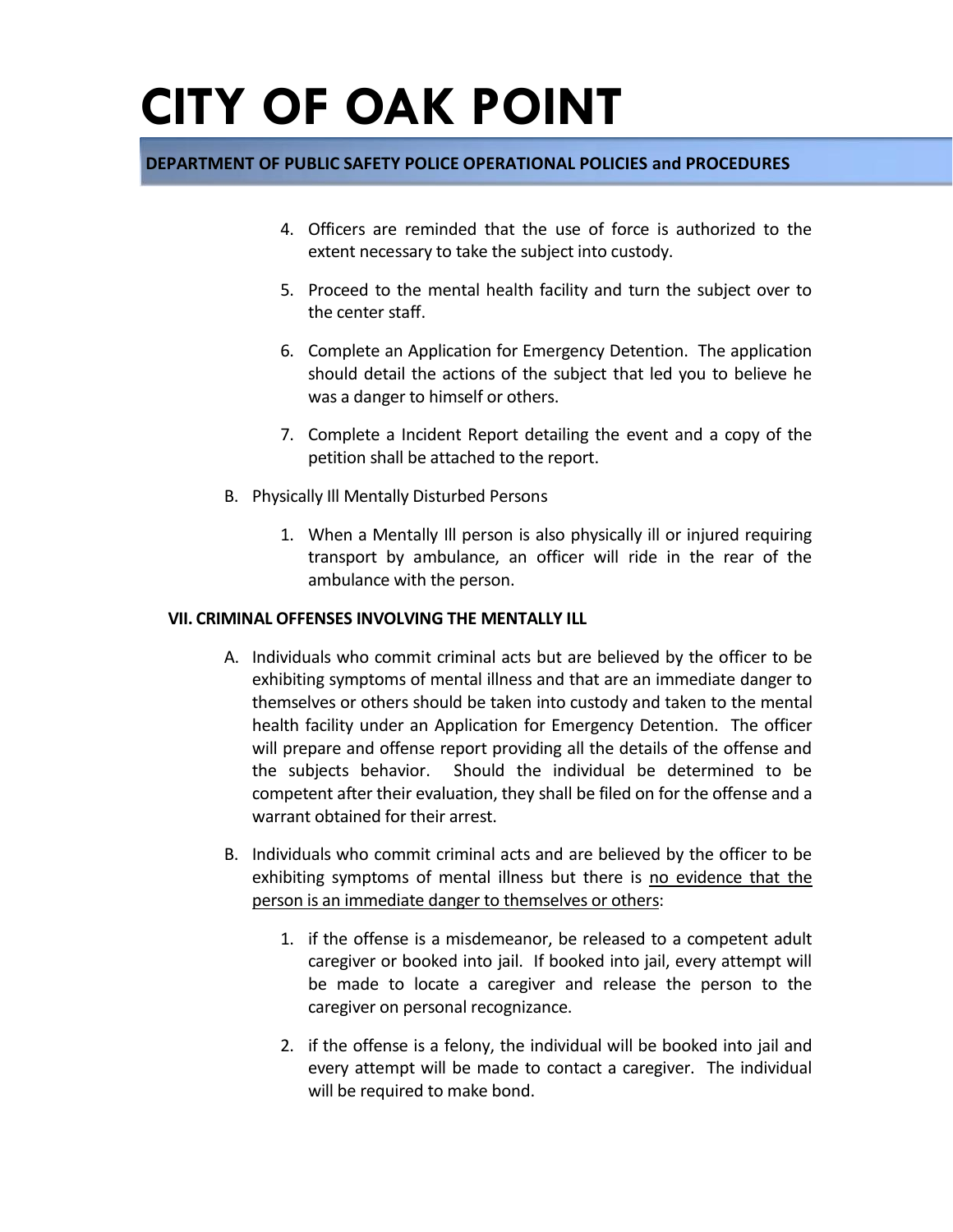### **DEPARTMENT OF PUBLIC SAFETY POLICE OPERATIONAL POLICIES and PROCEDURES**

- 3. in cases of family violence, a supervisor or the Chief of Police should be consulted to determine an appropriate response.
- 4. In any case where a suspected mentally ill individual is booked into jail, they shall not be housed with other inmates. Every effort will be made to monitor their safety and process them as quickly as possible to remove them from the facility.
- 5. Suspected mentally ill, non-violent juveniles who are being cared for by a responsible person will not be detained unless a felony has been committed.
- 6. Suspected mentally ill, violent juveniles, or those who have committed a felony, will be transported to the mental health facility.

### **VIII. REPORTING**

- A. If a criminal incident involving a mentally ill person is reported, all pertinent information involving the offense must be included in that report.
- B. Certain individuals may habitually display unusual behavior which is and may become well known to the Police Department. Whenever contact is made with these individuals, a Field Interview should be noted on their DAR.
- C. Any information which is requested to be included into the Computer Aided Dispatch (CAD) regarding a mentally ill person who is a hazard to police officers should be accomplished in writing by a supervisor to Communications.

#### **IX. REFERRALS TO MENTAL HEALTH FACILITIES**

- A. When a police employee receives a telephone call and the caller appears to be mentally disturbed or irrational:
	- 1. Obtain the caller's name, telephone number, and address or location from where the individual is calling.
	- 2. If the caller indicates that their or another life may be in danger, an officer will be sent and the on-duty patrol supervisor advised of the situation.